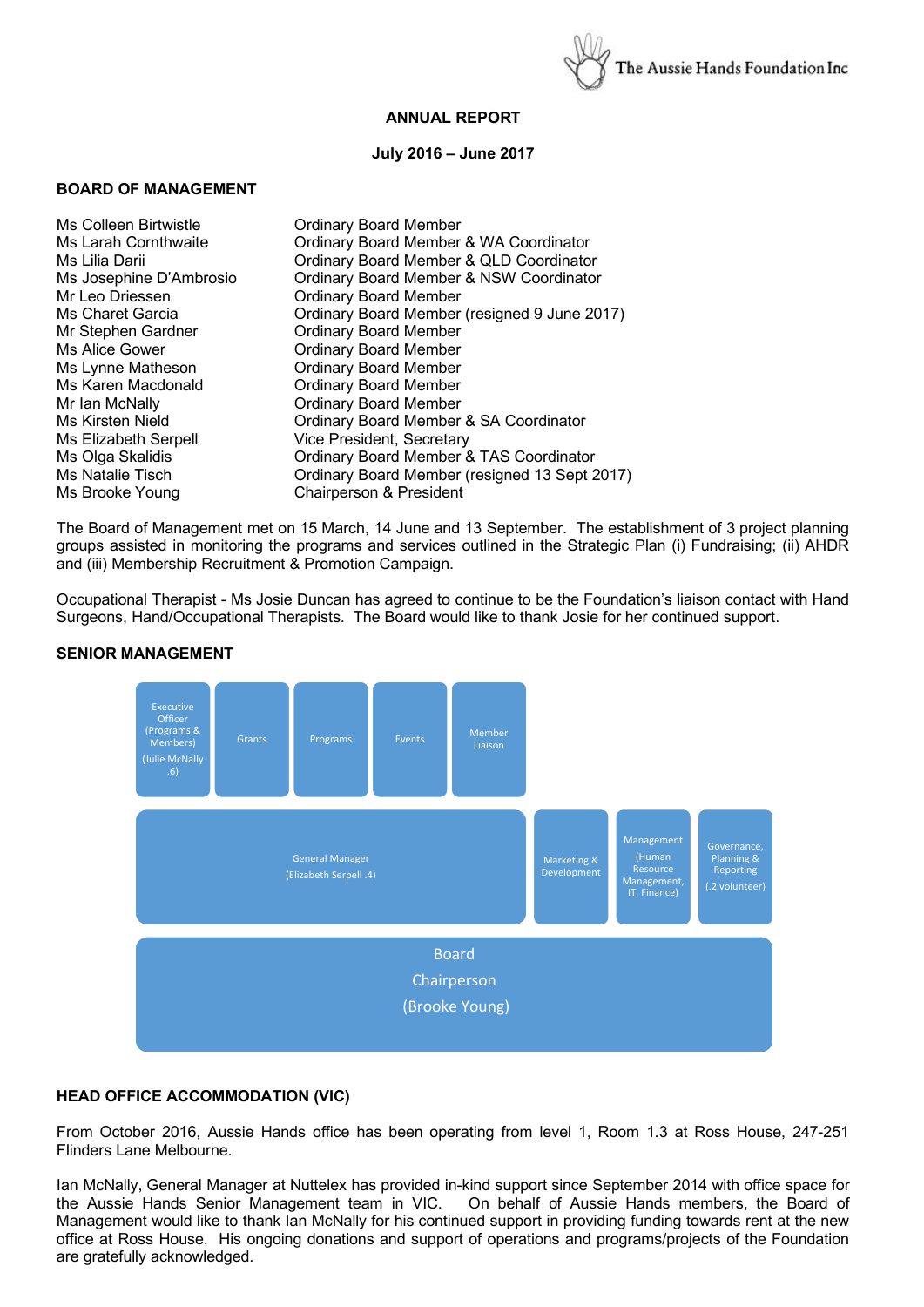## **MEMBERSHIP SUMMARY**

| <b>Member Type</b>                                                                                                                                     | State / Territory                                                                | 2017                                                | 2016                               |
|--------------------------------------------------------------------------------------------------------------------------------------------------------|----------------------------------------------------------------------------------|-----------------------------------------------------|------------------------------------|
| <b>Hand Difference</b>                                                                                                                                 | <b>ACT</b>                                                                       | 1                                                   | 1                                  |
| <b>Hand Difference Affiliated</b>                                                                                                                      | <b>ACT</b>                                                                       | 1                                                   | 1                                  |
| <b>Financial Support</b>                                                                                                                               | <b>ACT</b>                                                                       | 1                                                   | 1                                  |
| <b>Hand Difference</b><br><b>Hand Difference Affiliated</b><br>Professional-Medical<br><b>Financial Support</b><br><b>AH-Board Member</b><br>Associate | <b>NSW</b><br><b>NSW</b><br><b>NSW</b><br><b>NSW</b><br><b>NSW</b><br><b>NSW</b> | 35<br>3<br>15<br>4<br>$\mathbf 1$<br>$\overline{2}$ | 21<br>3<br>12<br>3<br>$\mathbf{1}$ |
| <b>Hand Difference</b>                                                                                                                                 | ΝT                                                                               | 1                                                   | 1                                  |
| <b>Hand Difference</b>                                                                                                                                 | QLD                                                                              | 11                                                  | 8                                  |
| <b>Hand Difference Affiliated</b>                                                                                                                      | QLD                                                                              | $\overline{7}$                                      | 7                                  |
| Professional-Medical                                                                                                                                   | QLD                                                                              | 13                                                  | $\overline{2}$                     |
| <b>AH-Board Member</b>                                                                                                                                 | QLD                                                                              | 1                                                   | 1                                  |
| <b>Hand Difference</b>                                                                                                                                 | SA                                                                               | 3                                                   | 3                                  |
| Professional-Medical                                                                                                                                   | <b>SA</b>                                                                        | 1                                                   | 1                                  |
| <b>AH-Board Member</b>                                                                                                                                 | <b>SA</b>                                                                        | $\mathbf{1}$                                        | $\mathbf{1}$                       |
| <b>Hand Difference</b>                                                                                                                                 | <b>TAS</b>                                                                       | 1                                                   | 1                                  |
| <b>Hand Difference Affiliated</b>                                                                                                                      | <b>TAS</b>                                                                       | $\overline{2}$                                      | $\overline{2}$                     |
| <b>Financial Support Affiliated</b>                                                                                                                    | <b>TAS</b>                                                                       | 12                                                  | 10                                 |
| <b>Financial Support</b>                                                                                                                               | <b>TAS</b>                                                                       | 0                                                   | $\overline{\mathbf{c}}$            |
| <b>AH-Board Member</b>                                                                                                                                 | <b>TAS</b>                                                                       | 1                                                   | 1                                  |
| <b>Hand Difference</b>                                                                                                                                 | <b>VIC</b>                                                                       | 66                                                  | 59                                 |
| <b>Hand Difference Affiliated</b>                                                                                                                      | <b>VIC</b>                                                                       | 18                                                  | 17                                 |
| Professional-Medical                                                                                                                                   | <b>VIC</b>                                                                       | 10                                                  | 12                                 |
| <b>Financial Support</b>                                                                                                                               | <b>VIC</b>                                                                       | 16                                                  | 15                                 |
| <b>Financial Support Affiliated</b>                                                                                                                    | <b>VIC</b>                                                                       | 13                                                  | 11                                 |
| AH-Board Member(s)                                                                                                                                     | <b>VIC</b>                                                                       | 7                                                   | 5                                  |
| <b>FIN-Board Member</b>                                                                                                                                | <b>VIC</b>                                                                       | $\overline{\mathbf{c}}$                             | 1                                  |
| Board Member (Donors)                                                                                                                                  | <b>VIC</b>                                                                       | $\overline{c}$                                      | 1                                  |
| Sponsors                                                                                                                                               | <b>VIC</b>                                                                       | $\overline{2}$                                      | $\overline{2}$                     |
| <b>Hand Difference</b>                                                                                                                                 | <b>WA</b>                                                                        | 11                                                  | 7                                  |
| Hand Difference Affiliated                                                                                                                             | <b>WA</b>                                                                        | 1                                                   | 1                                  |
| <b>Financial Support</b>                                                                                                                               | <b>WA</b>                                                                        | 3                                                   | 1                                  |
| Professional-Medical                                                                                                                                   | <b>WA</b>                                                                        | 5                                                   | 4                                  |
| <b>AH-Board Member</b>                                                                                                                                 | <b>WA</b>                                                                        | 1                                                   | 1                                  |
|                                                                                                                                                        |                                                                                  | 274 (2017)                                          | 226 (2016)                         |
| Patron                                                                                                                                                 | <b>VIC</b>                                                                       | 1                                                   |                                    |
| Volunteers                                                                                                                                             | <b>VIC</b>                                                                       | $20+$                                               |                                    |

Membership Recruitment between 1 July 2016 – 30 June 2017

| <b>Hand Difference</b>   | <b>NSW</b> | 14 |
|--------------------------|------------|----|
| Professional-Medical     | <b>NSW</b> | 3  |
| <b>Financial Support</b> | <b>NSW</b> | 1  |
| Associate                | <b>NSW</b> | 2  |
| <b>Hand Difference</b>   | QLD        | 3  |
| Professional-Medical     | QLD        | 11 |
| <b>Hand Difference</b>   | VIC        | 7  |
| <b>Financial Support</b> | VIC        | 1  |
| <b>Hand Difference</b>   | WA         | 4  |
| <b>Financial Support</b> | WA         | 2  |
| Professional-Medical     | WA         |    |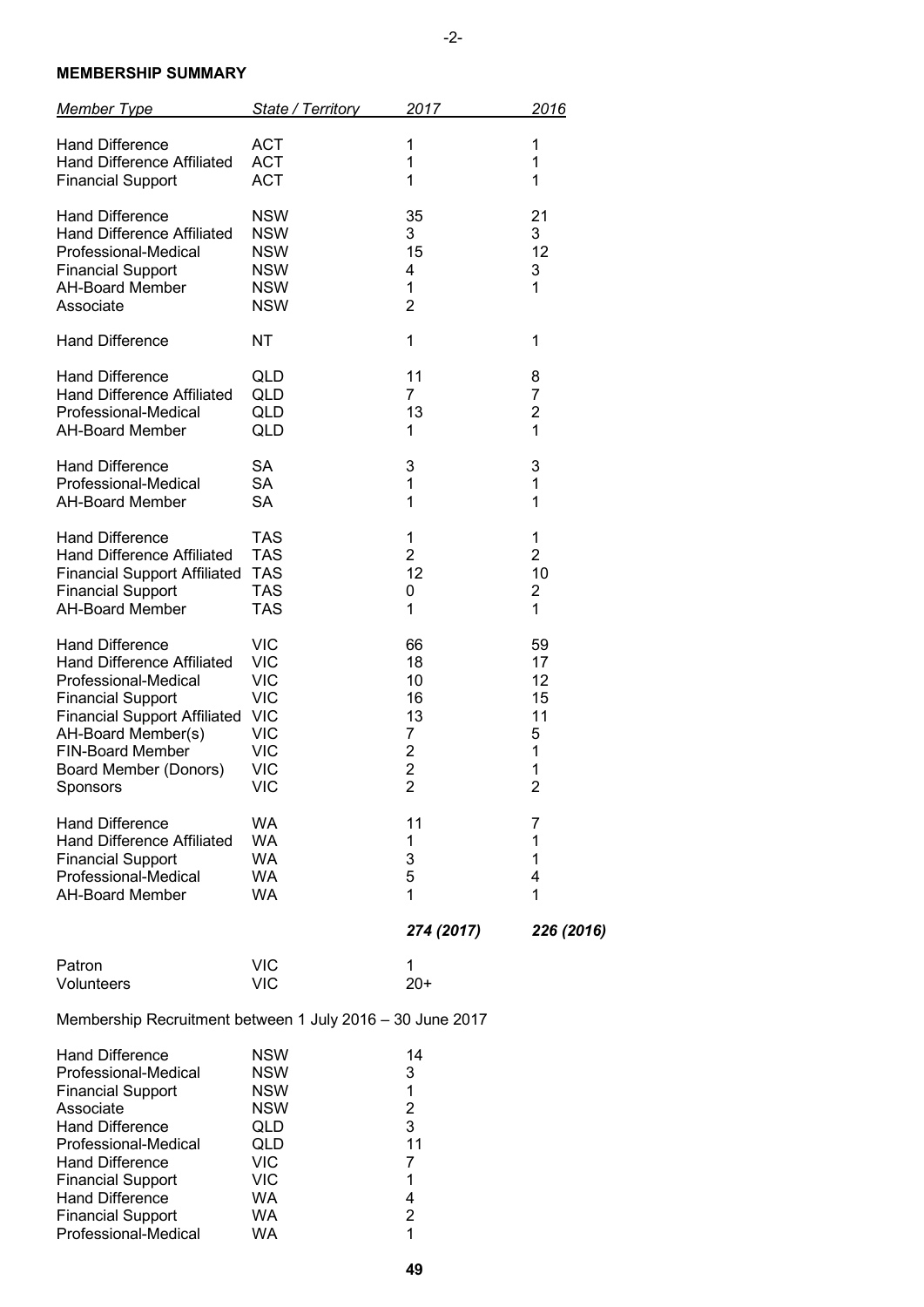# **FINANCE**

Acknowledgement and thanks are given to Edwin Taitz from EzyAccounts who provided financial services to Aussie Hands from July 2016, and independent Audit from Mathew Simon for the Foundation's Expenditure/Income for the year ending 30 June 2017.

In summary, for the year ended 30 June 2017: Total income \$ 103,456 Total expenses \$ 110,899 (Surplus/Deficit for the year (\$19,557) Current Assets = \$ 101,756 + Non-current assets totalling \$ 282 = TOTAL ASSETS \$ 102,038

The audited report by Mathew Simon (registered CPA No. 9527342) is available on request prior to Board of Management approval.

|  | <b>GRANTS &amp; FUNDING</b> |
|--|-----------------------------|
|--|-----------------------------|

| <b>Date Submitted</b> | Foundation                                                      | Outcome      | Amount                                                   | Project                                                                                                    |
|-----------------------|-----------------------------------------------------------------|--------------|----------------------------------------------------------|------------------------------------------------------------------------------------------------------------|
| 24 Aug 2016           | Inger Rice                                                      | Unsuccessful | \$4,481                                                  | Welcome Pack for new members                                                                               |
| 19 Aug 2016           | Westpac Scholarship                                             | Unsuccessful | \$46,021.80                                              | For Elizabeth to spread the word<br>about Aussie Hands interstate and<br>visit like organisations overseas |
| 21 Sep 2016           | <b>Sisters of Charity</b>                                       | Unsuccessful | \$9,975                                                  | 3D printed hands for children<br>around Australia                                                          |
| 26 Sept 2016          | Flora & Leith Trust                                             | Unsuccessful | \$6,462.50                                               | <b>Continuation of Mentoring</b><br>Program Group Activities - VIC                                         |
| 17 Oct 2016           | <b>Tobin Brothers</b>                                           | Successful   | \$2,800                                                  | Parenting Workshop with Kate<br>Doughty - VIC                                                              |
| 19 Oct 2016           | Our Neighbourhood<br><b>Community Grant</b><br>(Australia Post) | Successful   | \$500                                                    | Postage Stamps                                                                                             |
| 3 Dec 2016            | <b>Volunteer Grants (Dep</b><br>Social Services)                | Unsuccessful | \$2,700                                                  | Office Storage; 2 ipads<br>First aid kit; Office fan                                                       |
| 25 Jan 2017           | Transurban                                                      | Unsuccessful | \$3,000                                                  | Welcome Kit for new members                                                                                |
| 3 Mar 2017            | Lottery West                                                    | Successful   | \$3,658                                                  | Parents workshop WA                                                                                        |
| 17 Mar 2017           | Telstra Kids Fund                                               | Successful   | \$1,200                                                  | <b>Bounce session Vic</b>                                                                                  |
| 21 Mar 2017           | Sage                                                            | Unsuccessful | \$12,975.74                                              | Salary 1 year 1 day week                                                                                   |
| 24 Mar 2017           | CBA                                                             | Unsuccessful | \$27,900                                                 | 3 yrs - group program for VIC                                                                              |
| 31 Mar 2017           | Bendigo Bank                                                    | Successful   | \$500<br>(54, 115)<br>requested)                         | Research Project Launch                                                                                    |
| 26 Apr 2017           | <b>Aurizon Community</b><br><b>Giving Fund</b>                  | Unsuccessful | \$3,590                                                  | Parents Workshop - QLD                                                                                     |
| 29 May 2017           | City of Melbourne                                               | Successful   | \$5,676<br>(plus GST<br>so actually<br>now<br>\$6242.50. | "Move and Groove with Aussie<br>Hands" Active/mentor group<br>program in 2018                              |
| 9 June 2017           | Westpac                                                         | Unsuccessful | \$10,000                                                 | Activities and expansion in NSW                                                                            |

# **MAJOR DONORS & SPONSORS**

Acknowledgment and thanks to Aussie Hands ongoing donors/sponsors







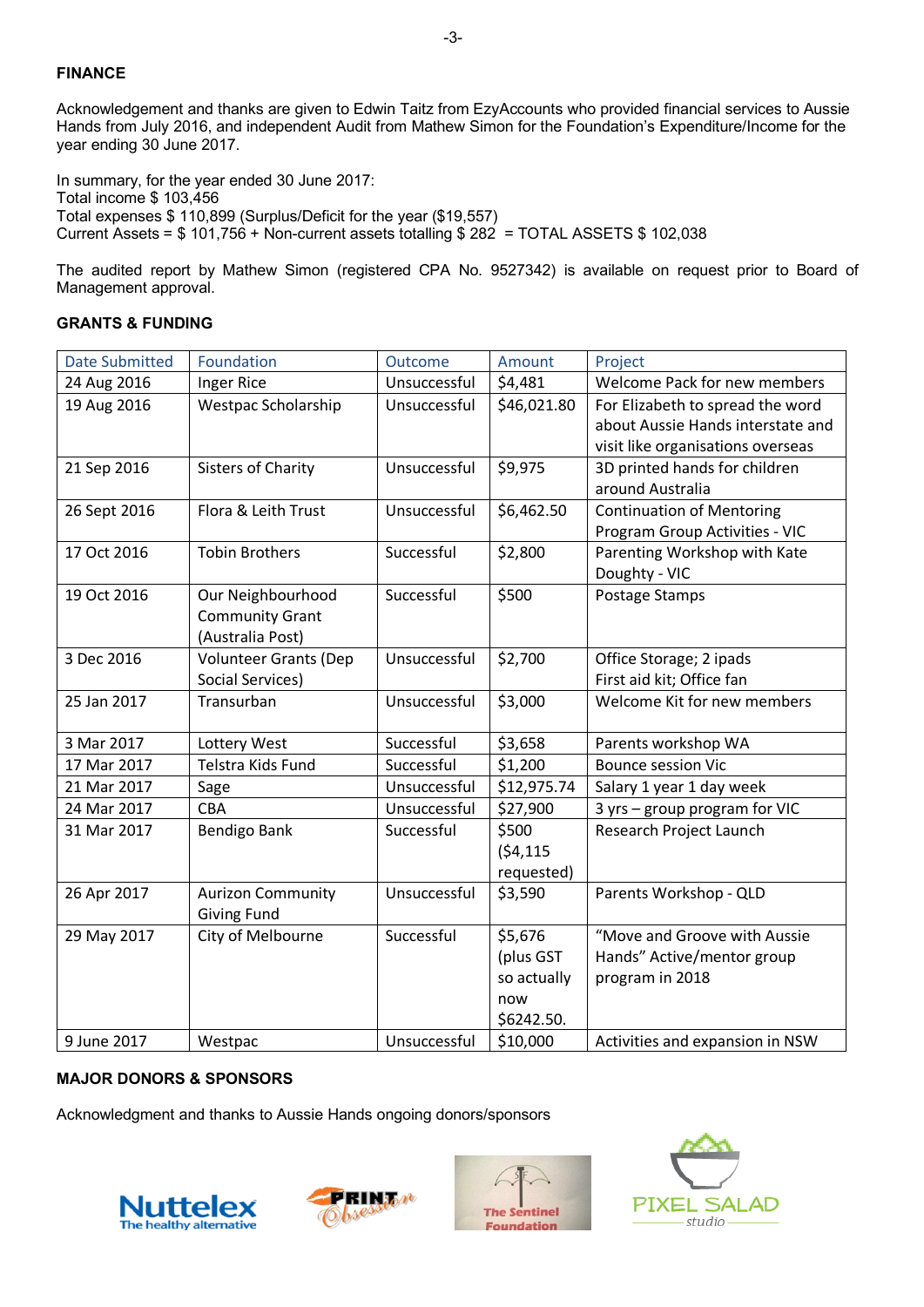# **EVENTS, MEETINGS & ACTIVITES**

**1 July 2016 – 30 June 2017**

The Aussie Hands team organised various activities for members. Funding from Tobin Brothers (\$2800) supported the Parent/Grandparent Workshop in Elwood VIC.

Many hours of preparation and planning are put into events for members. Acknowledgement to Lilia Darii (QLD), Larah Cornthwaite WA, Josephine D'Ámbrosio NSW, Belinda Lehner (TAS), Julie McNally VIC, who coordinated various activities. Their efforts have been of enormous benefit to members.

Since July 2016 to June 2017 various events/activities were organised for Aussie Hands members and their families and friends

- NSW Winter Event, Bankstown, 24 July
- VIC Board of Management Meeting, Port Melbourne, 31 July
- VIC Winter Event, Port Melbourne, 31 July
- QLD Winter Event, Milton, 13 August
- VIC Parents Workshop, Port Melbourne, 11 September
- SA Spring Event, Kensington, 9 October
- WA Spring Event, Darch, 22 October
- NSW Spring Event, Concord West, 23 October
- QLD Spring Event, Milton, 23 October
- NSW Xmas Picnic, Camden, 13 November
- QLD Xmas Picnic, Mt Coot-tha, 26 November
- TAS Xmas Picnic, Hobart, 27 November
- VIC AGM & Xmas Picnic, Port Melbourne, 27 November
- VIC Parent's Workshop, Elwood, 12 February
- QLD Easter Egg Hunt, Mt Coot-tha, Brisbane, 26 March
- VIC Easter Egg Hunt, Port Melbourne, 2 April
- NSW Easter Egg Hunt, Concord West, 9 April
- WA Easter Egg Hunt, Burswood, 9 April
- VIC Winter Luncheon, Port Melbourne, 18 June
- NSW Winter Event, Concord, 25 June





Aussie Hands Winter Event, Concord NSW, 25 June 2017

#### **EXTERNAL RELATIONS**

Aussie Hands liaises regularly with the following national organisations by sharing information through various platforms (social media, emails/phone, face to face meetings, courses/training and events/activities)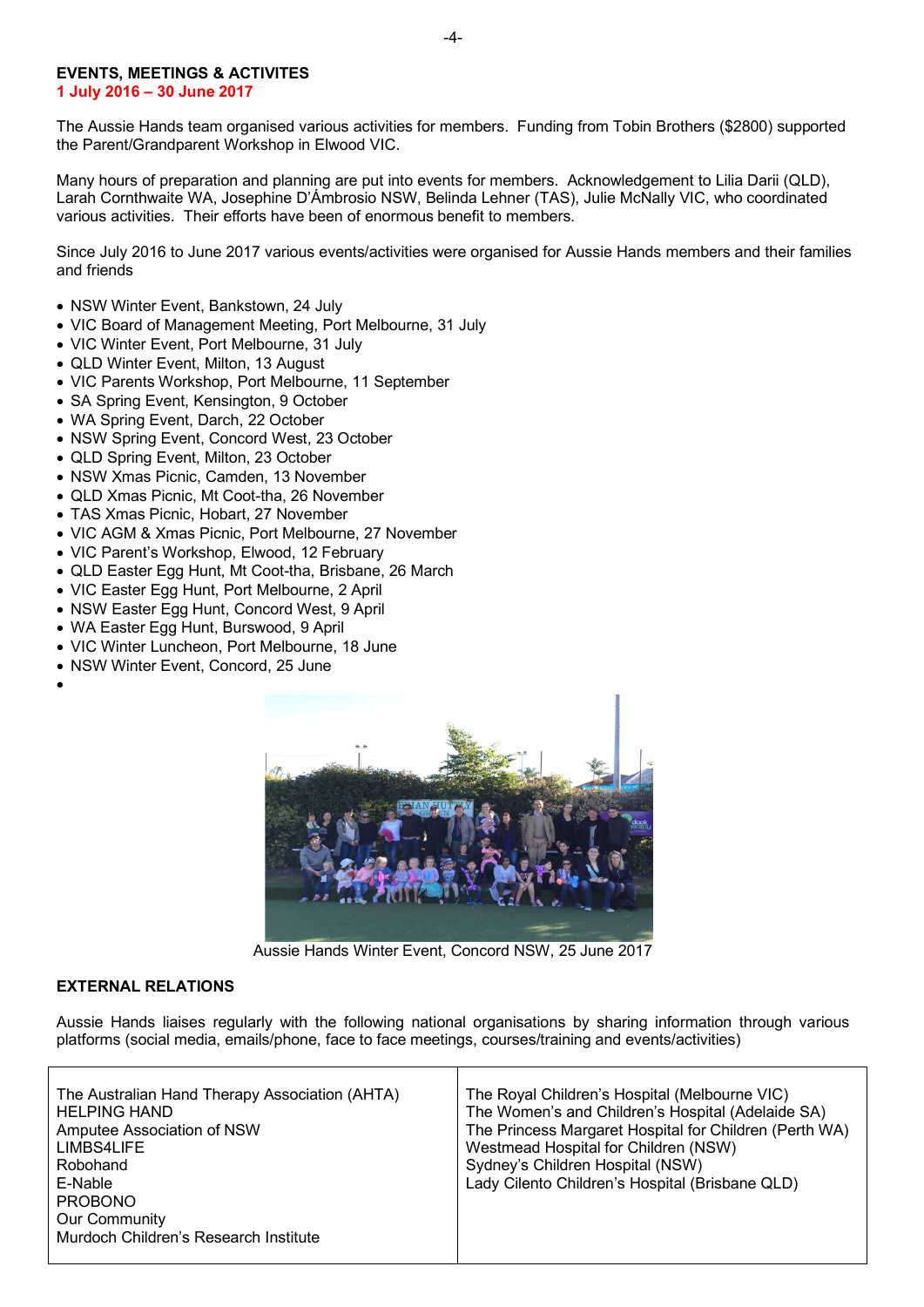# **DATA AUDIT → RESEARCH → ESTABLISHMENT OF THE AUSTRALIAN HAND DIFFERENCE REGISTER**



*AHDR logo developed and designed by Christopher Aspros (Graphic Designer)*

The primary aim of the AHDR is to collect data on all children born or living in Australia with a congenital hand difference.

The specific aims of the data collection are:

- To investigate trends in the prevalence of congenital hand difference
- To improve our understanding of causes and risk factors and identify potential avenues for prevention or amelioration of these conditions
- To identify specific groups of children as potential participants for further research
- To provide information to help in planning relevant services

AHDR Project achievements between July 2016 – March 2017

- Agreement on minimum and complete datasets. Variables have been defined, and sources of information identified. Data collection instruments have been designed.
- Completed protocol covering collection and storage of data, consent, access, and review. This protocol has been approved by Human Research Ethics Committee.
- HREC approval to establish the Register and commence recruitment

This project will help to establish RCH as the leading national centre for treatment of hand differences. Measuring outcomes of children with hand differences will allow surgeons at RCH to benchmark outcomes and improve the quality of care. The involvement of patient support groups in this process is a new model for surgery at RCH with great importance for future research.

This project is in its infancy, and not yet in a position to address strategic priorities. This will be possible after recruitment commences and a sufficient number of people have been added to the register. Recruitment of patients to the register commenced in Victoria from August 2017 with a view of a national launch scheduled for May 2018.

From September 2017, the Australian Hand Difference Register campaign began to accept donations nationally through the online facility GIVENOW which will has allocated funds towards the Australian Hand Difference Register project (from 4 Sept – 1 Nov 2017 totalling \$1580). This campaign was initially funded through the Australian Charities Foundation. Further donations through GIVENOW, PAYPAL will secure future funding the Australian Hand Difference Register over a projected 5-10 year time period. Further details on the AHDR can be obtained https://www.mcri.edu.au/ahdr



The establishment of the Australian Hand Difference Register has been made possible by funding from Ian McNally through the Australian Communities Foundation

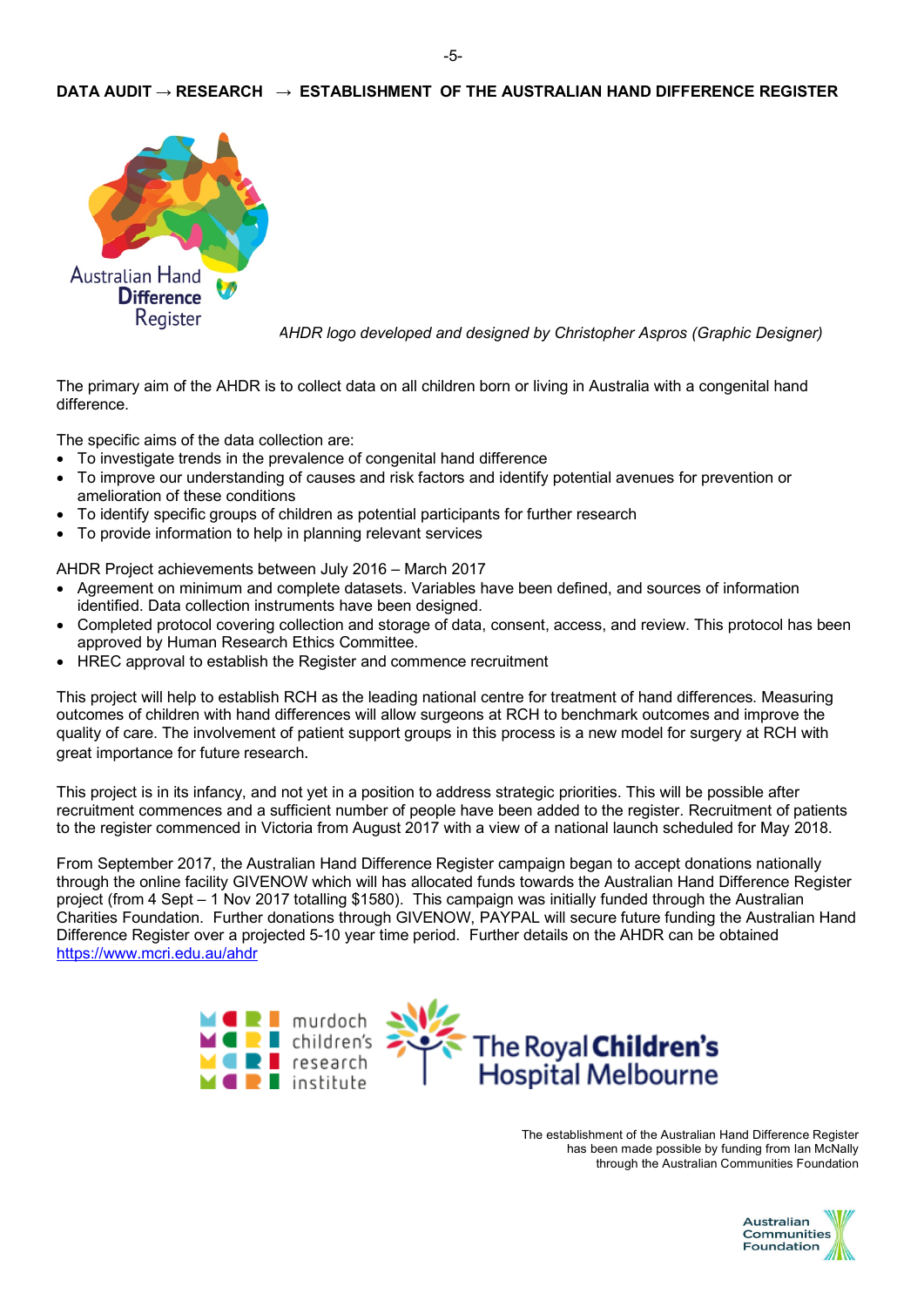## **WEBSITE**

As a result of increased engagement on facebook, from 1 Jul 2016 – 30 Jun 2017, an overall decrease in the traffic and time spent on the Aussie Hands website page has been recorded by a percentage breakdown as follows :

- 1) **12%** decrease in users (visitors)
- 2) **14%** decrease in sessions (visits)
- 3) **22%** decrease in mobile visitors
- 4) **19%** decrease in avg. time on page
- 5) A higher number of new visitors vs returning visitors, which is similar to last year's percentages (69.2% new visitors vs 30.8% returning).



6) The majority of the traffic comes from organic (not paid) search, referral and direct (people typing in the address in their browsers).





7) The traffic coming from the facebook page has also recorded a 28% decrease.

| <b>Social Network</b>      | <b>Sessions</b> | % Sessions          |
|----------------------------|-----------------|---------------------|
| 1. Facebook                |                 |                     |
| Jul 1, 2016 - Jun 30, 2017 | 291             | 79.51%              |
| Jul 1, 2015 - Jun 30, 2016 | 409             | 96.01%              |
| % Change                   |                 | $-28.85\% -17.19\%$ |

- 8) The top 10 pages with the most traffic are:
	- i) Homepage
	- ii) About Us
	- iii) Stories
	- iv) Join Us
	- v) Learn
	- vi) Terminology of congenital hand anomalies
	- vii) Contact us
	- viii) Dave's Story
	- ix) Kindergarten & School Starter Resource Kits
	- x) Upcoming events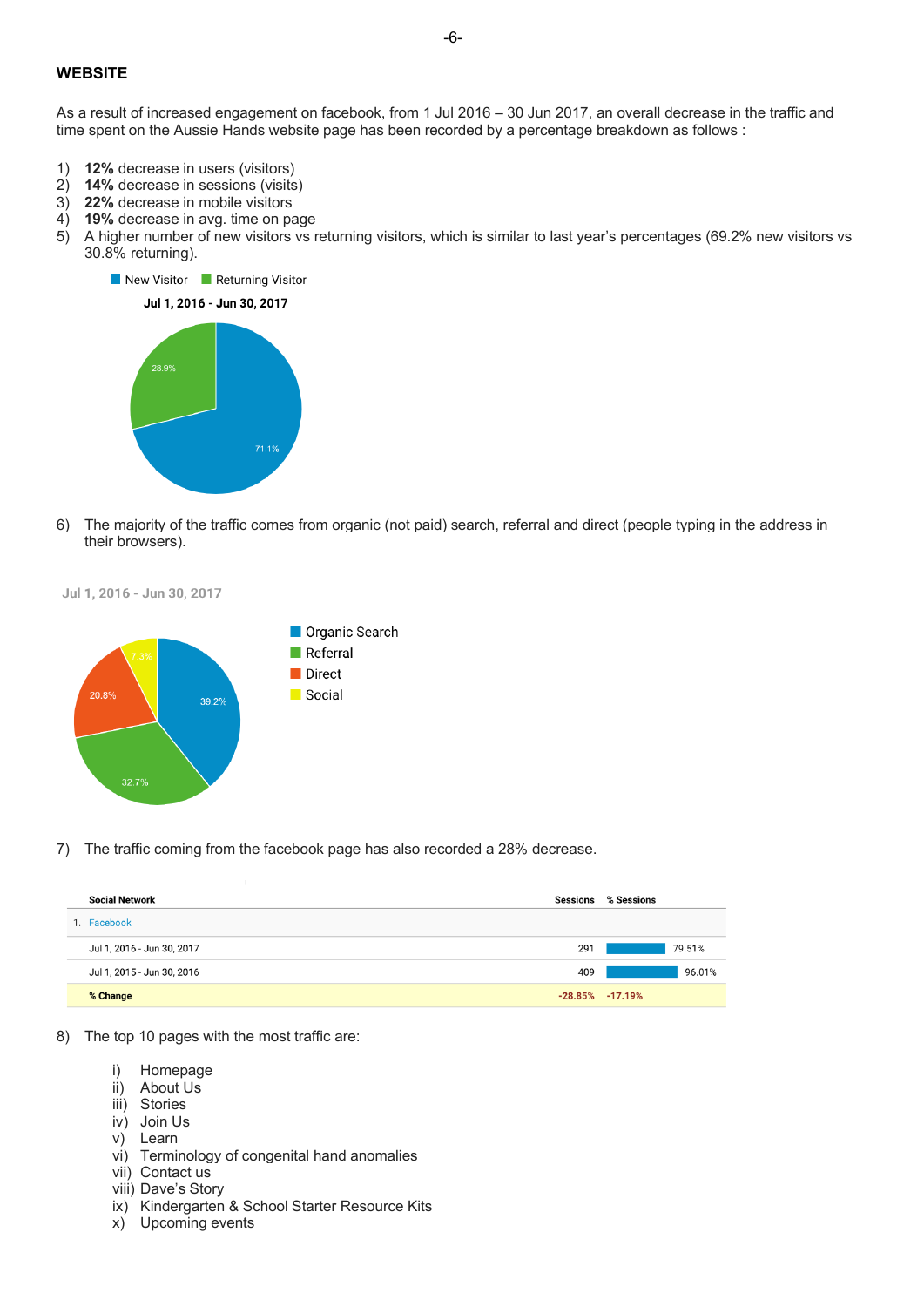## **WEBSITE**

#### **What's New?**

CiviCRM (customer relationship management online platform) integration into the website is almost complete. The purpose of using CiviCRM is to simplify the membership management process by:

- managing memberships directly on the website;
- capturing membership applications directly on the website;
- renewing memberships through the website;
- sending newsletters, reminders to members from the website

## **FACEBOOK**

The Aussie Hands FACEBOOK closed group page and PUBLIC interface FACEBOOK pages recruited more friends throughout the course of the year. During 2016-2017, friends increased to over 535 friends compared to 440 friends in 2016 (totalling 95 new FB friends). A BIG thanks to Julie McNally for regular posts which has provided members additional networking opportunities and share their inspirational stories and recruitment of new Aussie Hands members.

**Analytics overview for the facebook closed group** For period: 1 July 2016 – 30 June 2017

- 6.3k reactions in total, avg. 11 reactions per post
- 71 shares in total
- 1.2k comments in total, 2 comments per post on average
- 195 photos posted
- 70 videos posted
- 199 links posted
- 89 status updates posted
- 3 events
- 228 commenters
- 393 reactors

## **MEDIA**

PRINT Spring 2016 Limb4Kids Thrive Magazine (pg 17) *Aussie Hands* Summer 2016 Amputee Journal (pg 21) *Aussie Hands*

#### VIDEO

February 2017 Tobin Bros Foundation – Microcosm of Hope: The Foundation Awards Grant Awarded to Aussie Hands - featured 9.16-10.40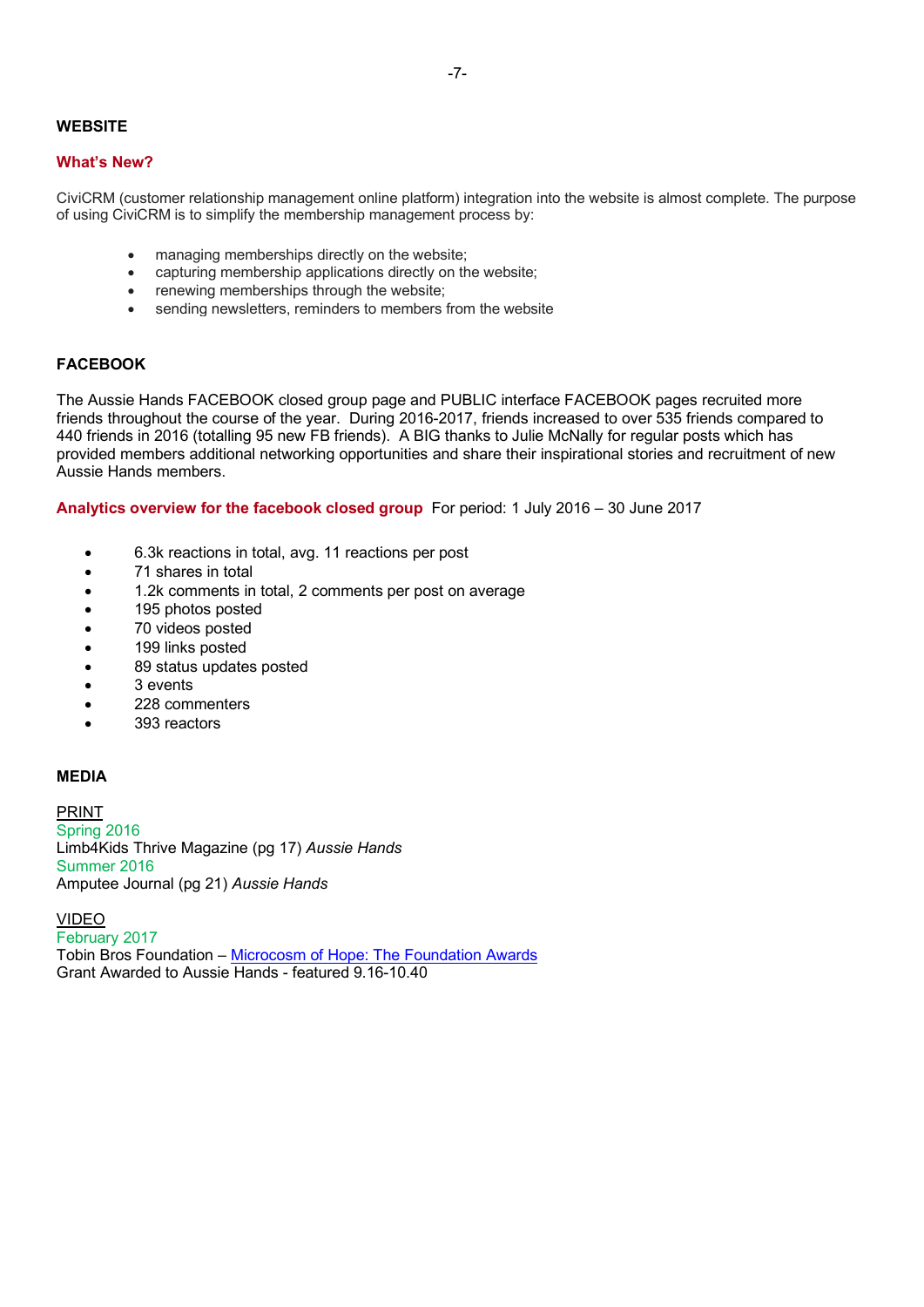| <b>Date</b>      | <b>Topic</b>                                                 | Provider             | <b>Medium</b> | <b>Attendee</b> |
|------------------|--------------------------------------------------------------|----------------------|---------------|-----------------|
| 28 Jul 2016      | <b>Applying for Grants</b>                                   | ProBono Australia    | Webinar       | Julie           |
| 18 Aug 2016      | 'How to Promote your Digital                                 | Go Fundraise         | Webinar       | Elizabeth       |
|                  | Fundraising                                                  |                      |               |                 |
| 15 Sept 2016     | 'Getting the Word Out' - Promoting                           | <b>COSHG</b>         | In person     | Elizabeth       |
|                  | Your Group'                                                  |                      |               |                 |
| 22 Sept 2016     | Getting more from planned giving and<br>bequests             | <b>Our Community</b> | Webinar       | Elizabeth       |
| 12 Oct 2016      | Grassrootz launch event                                      | Grassrootz           | In person     | Elizabeth       |
| 20 Oct 2016      | <b>Figuring out Facebook</b>                                 | Connecting Up        | Webinar       | Elizabeth       |
| 22 Oct 2016      | Getting more from planned giving and                         | <b>Our Community</b> | Webinar       | Elizabeth       |
|                  | bequests                                                     |                      |               |                 |
| 25 Oct 2016      | Maximising your use of Office 365                            | <b>Connecting Up</b> | Webinar       | Elizabeth       |
| 27 Oct 2016      | <b>Getting More Bang for your Buck-</b>                      | <b>Connecting Up</b> | Webinar       | Elizabeth       |
|                  | Social Media Advertising Webinar".                           |                      |               |                 |
| 9 Nov 2016       | Much more than money   Improve<br>your funder relationships' | ProBono Australia    | Webinar       | Elizabeth       |
| 7 Dec 2016       | 10 Emerging Trends in Digital                                | OnGood               | Webinar       | Elizabeth       |
|                  | <b>Communications and Fundraising</b>                        |                      |               |                 |
| 22 Feb, 1 March, | Google AdWords Express Beginners                             | <b>Connecting Up</b> | Webinar       | Julie &         |
| 8 Mar 2017       | Bootcamp                                                     |                      |               | Elizabeth       |
| 8 Mar 2017       | <b>Charities Masterclass</b>                                 | Moisson Lawyers      | In person     | Julie &         |
|                  |                                                              |                      |               | Elizabeth       |
| 4 May 2017       | <b>Community Training Evaluation</b>                         | City of Melbourne    | In person     | Julie           |
|                  | Marketing on a Shoestring                                    |                      |               |                 |
| 18 May 2017      | Effective grant writing and budgets                          | City of Melbourne    | In person     | Julie           |
| 23 May 2017      | Grant Writing - evaluating projects &                        | City of Melbourne    | In person     | Julie           |
|                  | programs                                                     |                      |               |                 |
| 1 June 2017      | 'The Big Unknowns: Understanding                             | ProBono Australia    | Webinar       | Julie           |
|                  | Private Philanthropic Funds'                                 |                      |               |                 |

| PROFESSIONAL DEVELOPMENT undertaken by Senior Executive team |  |  |  |  |
|--------------------------------------------------------------|--|--|--|--|
|                                                              |  |  |  |  |

#### **VOLUNTEERS**

The Board of Management would like to thank the following volunteers for their enormous contributions between July 2016 – June 2017 :-

Interstate Coordinators Lilia Darii QLD | Julie McNally VIC | Kirsten Nield SA | Olga Skalidis & Belinda Lehner TAS | Larah Cornthwaite WA | Josephine D'Ambrosio NSW Database Consultant Edwin Taitz, Stefan Taitz IT Naga Koswara | Shoukat Shah Facebook Natalia Agus | Tanya Popova Graphic Design Chris Aspros | Sophie Campbell | Aida Viziru **Website** Aida Viziru (Pixel Salad) **Photography** Rohit Nair, Michael Serpell, Kim Williams Video Michael Serpell, Kim Williams Birthday Cards Jean Douglas Stakeholder Database Scott Lascelles